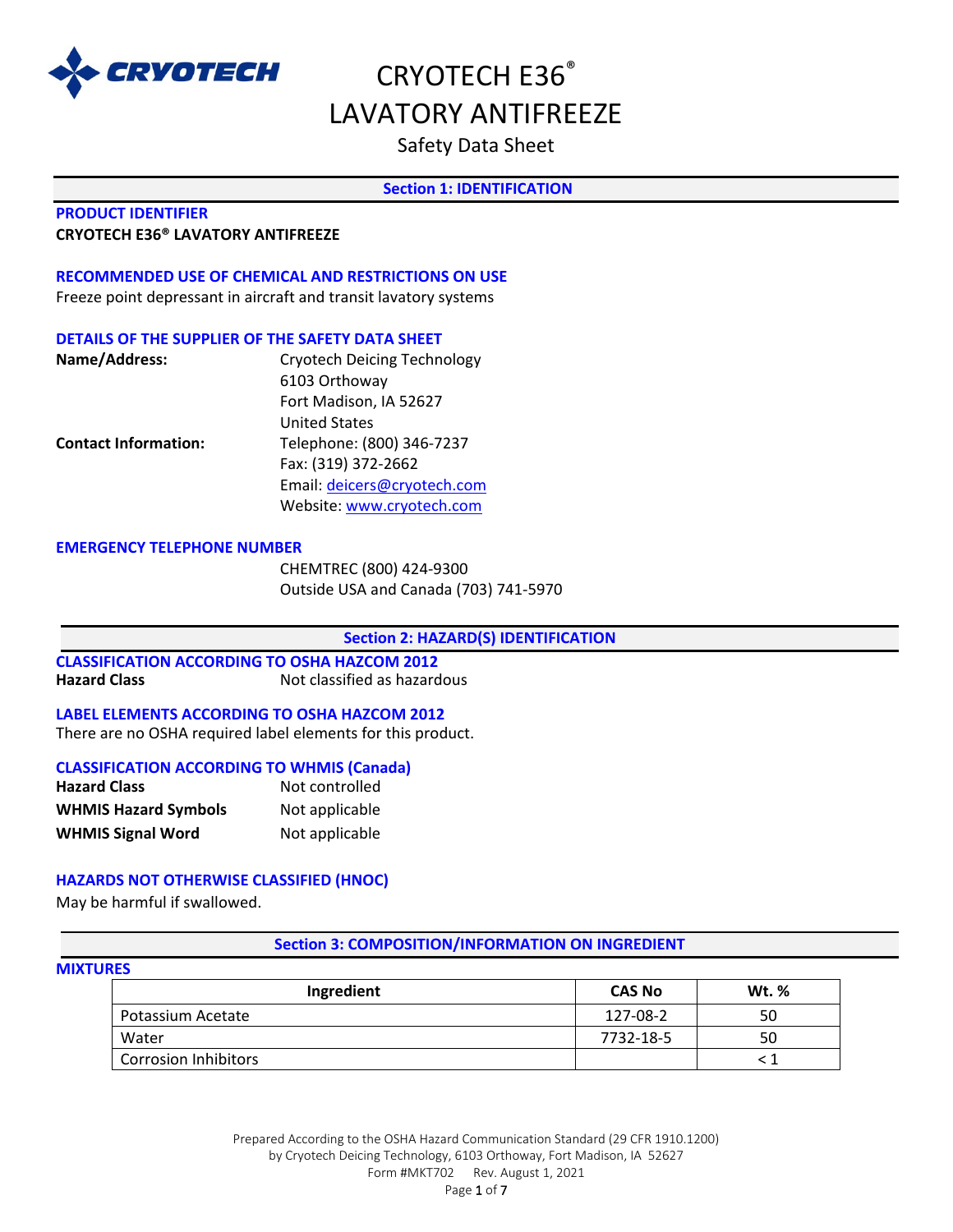

# CRYOTECH E36<sup>®</sup> LAVATORY ANTIFREEZE

Safety Data Sheet

## **Section 4: FIRST- AID MEASURES**

| <b>DESCRIPTION OF FIRST AID MEASURE</b>  |                                                                                             |
|------------------------------------------|---------------------------------------------------------------------------------------------|
| Eye                                      | In case of contact, immediately flush eyes with plenty of water for at least 15 minutes. If |
|                                          | easy to do, remove contact lenses, if worn. If irritation persists, seek medical attention. |
| <b>Skin</b>                              | As a precaution, wash skin thoroughly with soap and water. Remove and wash                  |
|                                          | contaminated clothing.                                                                      |
| <b>Inhalation</b>                        | If inhaled, remove to fresh air and get medical advice                                      |
| Ingestion                                | If swallowed, give milk or water to drink and telephone for medical advice. Do NOT          |
|                                          | induce vomiting unless directed to do so by medical personnel. Never give anything by       |
|                                          | mouth to an unconscious person.                                                             |
| <b>MOST IMPORTANT SYMPTOMS / EFFECTS</b> |                                                                                             |
| Eye                                      | May cause eye irritation. Symptoms may include temporary discomfort or pain, excess         |
|                                          | blinking and tear production, with possible redness and swelling.                           |
| <b>Skin</b>                              | May cause itching or irritation of any cut or abraded skin. Symptoms of prolonged           |
|                                          | contact may include dry skin.                                                               |
| Inhalation                               | Inhalation of aerosol may cause respiratory tract irritation and coughing. This product is  |
|                                          | not otherwise expected to be an inhalation hazard.                                          |
| Ingestion                                | Ingestion of large quantities may cause nausea, vomiting, diarrhea and abdominal            |
|                                          | discomfort.                                                                                 |
|                                          | <b>INDICATION OF IMMEDIATE MEDICAL ATTENTION AND SPECIAL TREATMENT</b>                      |
| Note to physicians                       | This product contains potassium acetate. Though ingestion of large amounts of               |
|                                          | potassium salts usually results in vomiting, excessive potassium absorption can cause       |
|                                          | hyperkalemia.                                                                               |
| <b>Specific treatments</b>               | If you feel unwell, seek medical advice immediately. Show the label or safety data sheet    |
|                                          | to medical personnel if possible.                                                           |
|                                          |                                                                                             |

| <b>Section 5: FIRE FIGHTING MEASURES</b>                      |                                                                             |  |
|---------------------------------------------------------------|-----------------------------------------------------------------------------|--|
| <b>FLAMMABILITY</b>                                           |                                                                             |  |
| Flash Point (close cup)                                       | Nonflammable by OSHA/WHMIS criteria                                         |  |
| <b>Auto Ignition</b>                                          | Not applicable                                                              |  |
| <b>EXTINGUISHING MEDIA</b>                                    |                                                                             |  |
| <b>Suitable Extinguishing Media</b>                           | Water, carbon dioxide, or dry chemical. Use extinguishing media appropriate |  |
|                                                               | for surrounding materials.                                                  |  |
| <b>Unsuitable Extinguishing Media</b>                         | Not applicable                                                              |  |
| <b>SPECIAL HAZARDS</b>                                        |                                                                             |  |
| <b>Hazardous Combustion Products</b>                          | Normal combustion forms carbon dioxide and water.                           |  |
| <b>Explosion Limits</b>                                       | Data not available. Not considered to be an explosion hazard.               |  |
| <b>Unusual Fire Hazards</b>                                   | None expected                                                               |  |
| SPECIAL PROTECTIVE EQUIPMENT AND PRECAUTIONS FOR FIREFIGHTERS |                                                                             |  |

Wear NIOSH approved self-contained breathing apparatus (SCBA) with positive air pressure.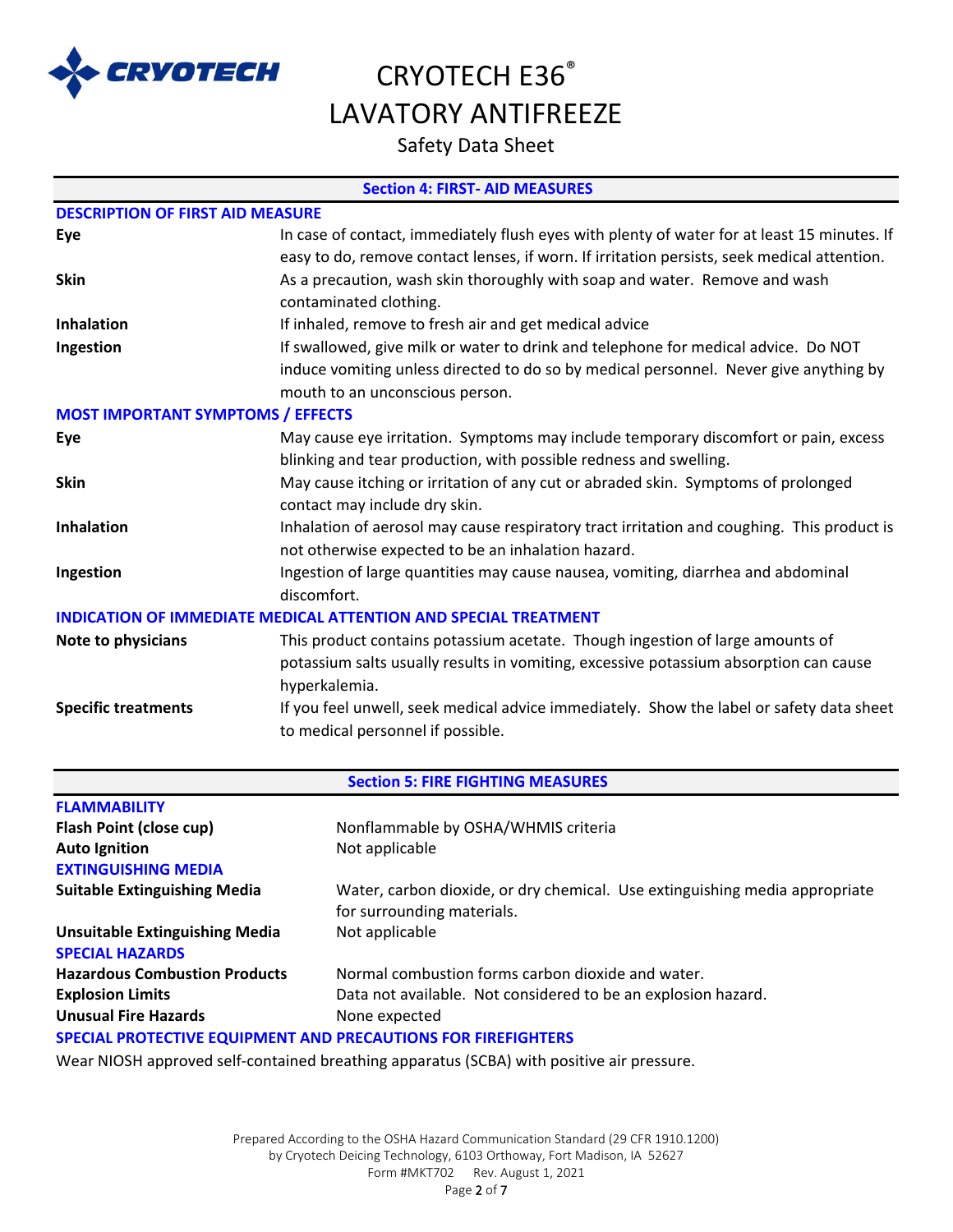

# CRYOTECH E36<sup>®</sup> LAVATORY ANTIFREEZE

## Safety Data Sheet

## **Section 6: ACCIDENTAL RELEASE MEASURES**

## **PERSONAL PRECAUTIONS, PROTECTIVE EQUIPMENT, AND EMERGENCY PROCEDURES**

Avoid eye/skin contact with spilled material. Refer to Section 7 for additional handling precautions

| <b>Methods for Containment</b> | Contain and/or absorb spill with inert material (e.g. sawdust, sand, vermiculite).       |
|--------------------------------|------------------------------------------------------------------------------------------|
| <b>Methods for Cleaning-Up</b> | Scoop up material and transfer to disposal container. If needed, wash spillage area with |
| plenty of water.               |                                                                                          |

#### **Section 7: HANDLING AND STORAGE**

| <b>PRECAUTIONS FOR SAFE HANDLING</b> |                                                                                                                                                                                                                                        |
|--------------------------------------|----------------------------------------------------------------------------------------------------------------------------------------------------------------------------------------------------------------------------------------|
| <b>Handling</b>                      | Avoid eye contact. Avoid breathing mist when spraying.                                                                                                                                                                                 |
|                                      | <b>PRECAUTIONS FOR SAFE STORAGE, INCLUDING ANY INCOMPATIBILITIES</b>                                                                                                                                                                   |
| <b>Storage</b>                       | Store in tightly sealed original containers, away from direct heat and strong oxidizing<br>agents. Do not store or handle product in systems constructed of wetted parts<br>consisting of galvanized steel, zinc, or brass components. |

| <b>Section 8: EXPOSURE CONTROLS/PERSONAL PROTECTION</b> |                                                                                                                                                                                                                                                |  |
|---------------------------------------------------------|------------------------------------------------------------------------------------------------------------------------------------------------------------------------------------------------------------------------------------------------|--|
| <b>EXPOSURE LIMITS</b><br><b>Exposure Limits</b>        | No specific limits have been established for this product.                                                                                                                                                                                     |  |
| <b>EXPOSURE CONTROLS</b>                                |                                                                                                                                                                                                                                                |  |
| <b>Engineering Controls</b>                             | No special ventilation is usually necessary; however if operating conditions create high<br>airborne concentrations of this material, special ventilation may be needed to keep<br>exposure to airborne contaminants below the exposure limit. |  |
|                                                         | INDIVIDUAL PROTECTIVE MEASURES/PERSONAL PROTECTIVE EQUIPMENT                                                                                                                                                                                   |  |
| <b>Eye Protection</b>                                   | Safety glasses or goggles are recommended if splashing/spraying is possible.                                                                                                                                                                   |  |
| <b>Skin Protection</b>                                  | No special skin protection is usually necessary. Chemical-resistant gloves and clothing<br>should be used if prolonged exposure is possible to prevent drying of skin.                                                                         |  |
| <b>Respiratory Protection</b>                           | No special respiratory protection is usually necessary. Breathing of mist/aerosol should<br>be avoided. If operating conditions create high airborne concentrations of this material,<br>the use of an approved respirator is recommended.     |  |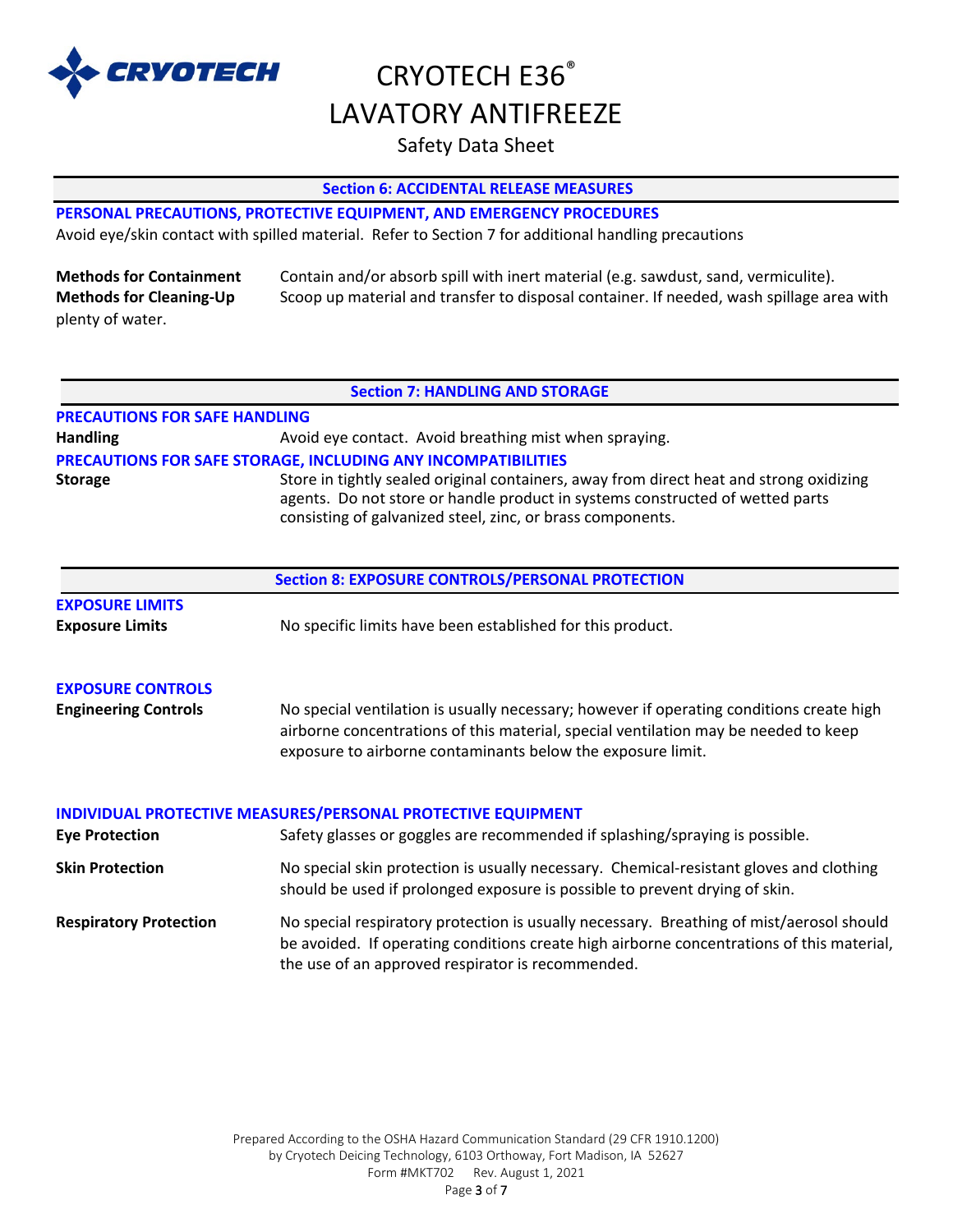

## Safety Data Sheet

## **Section 9: PHYSICAL AND CHEMICAL PROPERTIES**

| <b>APPEARANCE</b>                    | Clear, colorless to light straw colored liquid. (May |
|--------------------------------------|------------------------------------------------------|
|                                      | be dyed blue at customer request.)                   |
| <b>ODOR</b>                          | Odorless to slight vinegar odor                      |
| <b>ODOR THRESHOLD</b>                | No data available                                    |
| pH (20°C, 68°F)                      | $10.5 - 11.5$                                        |
| <b>FREEZING POINT</b>                | $-60^{\circ}$ C (-76 $^{\circ}$ F)                   |
| <b>BOILING POINT</b>                 | $~^{\circ}$ 110 $^{\circ}$ C (230 $^{\circ}$ F)      |
| <b>FLASH POINT</b>                   | Not applicable                                       |
| <b>EVAPORATION RATE</b>              | No data available                                    |
| <b>FLAMMABILITY/EXPLOSION LIMITS</b> | Not applicable                                       |
| <b>VAPOR PRESSURE (20°C)</b>         | 15 mm Hg                                             |
| <b>VAPOR DENSITY (AIR = 1)</b>       | No data available                                    |
| <b>RELATIVE DENSITY</b>              | 1.28                                                 |
| <b>SOLUBILITY IN WATER</b>           | Completely miscible                                  |
| <b>PARTITION COEFFICIENT; n-</b>     | No data available                                    |
| <b>OCTANOL/WATER</b>                 |                                                      |
| <b>AUTO-IGNITION TEMPERATURE</b>     | No data available                                    |
| <b>DECOMPOSITION TEMPERATURE</b>     | No data available                                    |
| VISCOSITY (20°C)                     | 6.5 cP                                               |
| <b>OXIDIZING PROPERTIES</b>          | Not oxidizing                                        |
| <b>EXPLOSIVE PROPERTIES</b>          | Not explosive                                        |
|                                      |                                                      |

### **Section 10: STABILITY AND REACTIVITY**

#### **REACTIVITY**

No dangerous reactions known under conditions of normal use.

#### **CHEMICAL STABILITY**

Stable. Polymerization will not occur.

### **POSSIBILITY OF HAZARDOUS REACTIONS**

No dangerous reactions known under conditions of normal use.

#### **CONDITIONS TO AVOID**

Avoid prolonged contact with reactive metals such as magnesium and zinc, especially in closed systems where hydrogen gas from the oxidation of these materials may accumulate over time.

#### **INCOMPATIBLE MATERIALS**

Strong oxidizing agents; strong acids.

## **HAZARDOUS DECOMPOSITION PRODUCTS**

May decompose into oxides of carbon.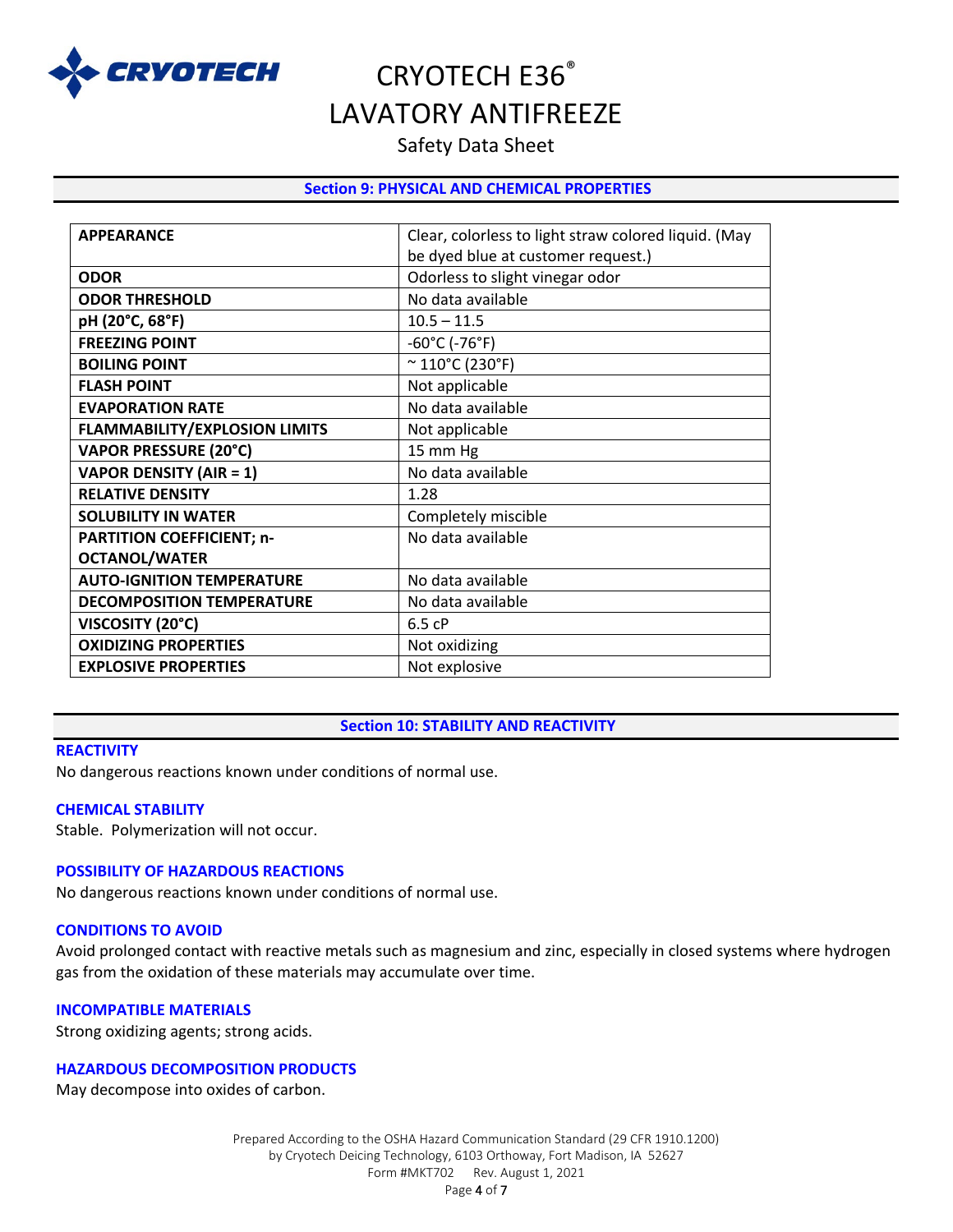

Safety Data Sheet

## **Section 11: TOXICOLOGICAL INFORMATION**

| SYMPTOMS RELATED TO THE PHYSICAL, CHEMICAL, AND TOXICOLOGICAL CHARACTERISTICS                                                                            |
|----------------------------------------------------------------------------------------------------------------------------------------------------------|
| May cause eye irritation. Symptoms may include temporary discomfort or pain,<br>excess blinking and tear production, with possible redness and swelling. |
| May cause itching or irritation of any cut or abraded skin. Symptoms of                                                                                  |
| prolonged contact may include dry skin.                                                                                                                  |
| Inhalation of aerosol during spraying may cause respiratory tract irritation and                                                                         |
| coughing. This product is not otherwise expected to be an inhalation hazard.                                                                             |
| Ingestion of large quantities may cause nausea, vomiting, diarrhea and                                                                                   |
| abdominal discomfort.                                                                                                                                    |
| DELAYED, IMMEDIATE EFFECTS AND CHRONIC EFFECTS FROM SHORT- AND LONG-TERM EXPOSURE                                                                        |
| Based on available data, the classification criteria are not met.                                                                                        |
| Based on available data, the classification criteria are not met.                                                                                        |
| Based on available data, the classification criteria are not met.                                                                                        |
| Based on available data, the classification criteria are not met.                                                                                        |
| This product does not contain any ingredients that are considered to be                                                                                  |
| carcinogens by IARC, NTP, or OSHA.                                                                                                                       |
| Based on available data, the classification criteria are not met.                                                                                        |
| Based on available data, the classification criteria are not met.                                                                                        |
|                                                                                                                                                          |
| Based on available data, the classification criteria are not met.                                                                                        |
|                                                                                                                                                          |

**Section 12: ECOLOGICAL INFORMATION**

**ECOTOXICITY (AQUATIC AND TERRESTRIAL)**

Not expected to cause long-term adverse effects in the aquatic or terrestrial environments.

#### **PERSISTENCE AND DEGRADABILITY**

Readily biodegradable. COD (TOD): 0.34 g O<sub>2</sub>/g deicer; BOD<sub>5</sub> (20°C): 0.25 g O<sub>2</sub>/g deicer

#### **BIOACCUMULATIVE POTENTIAL**

Bioaccumulation is not expected.

**MOBILITY IN SOIL** Adverse effects not expected.

#### **OTHER ADVERSE EFFECTS**

None expected.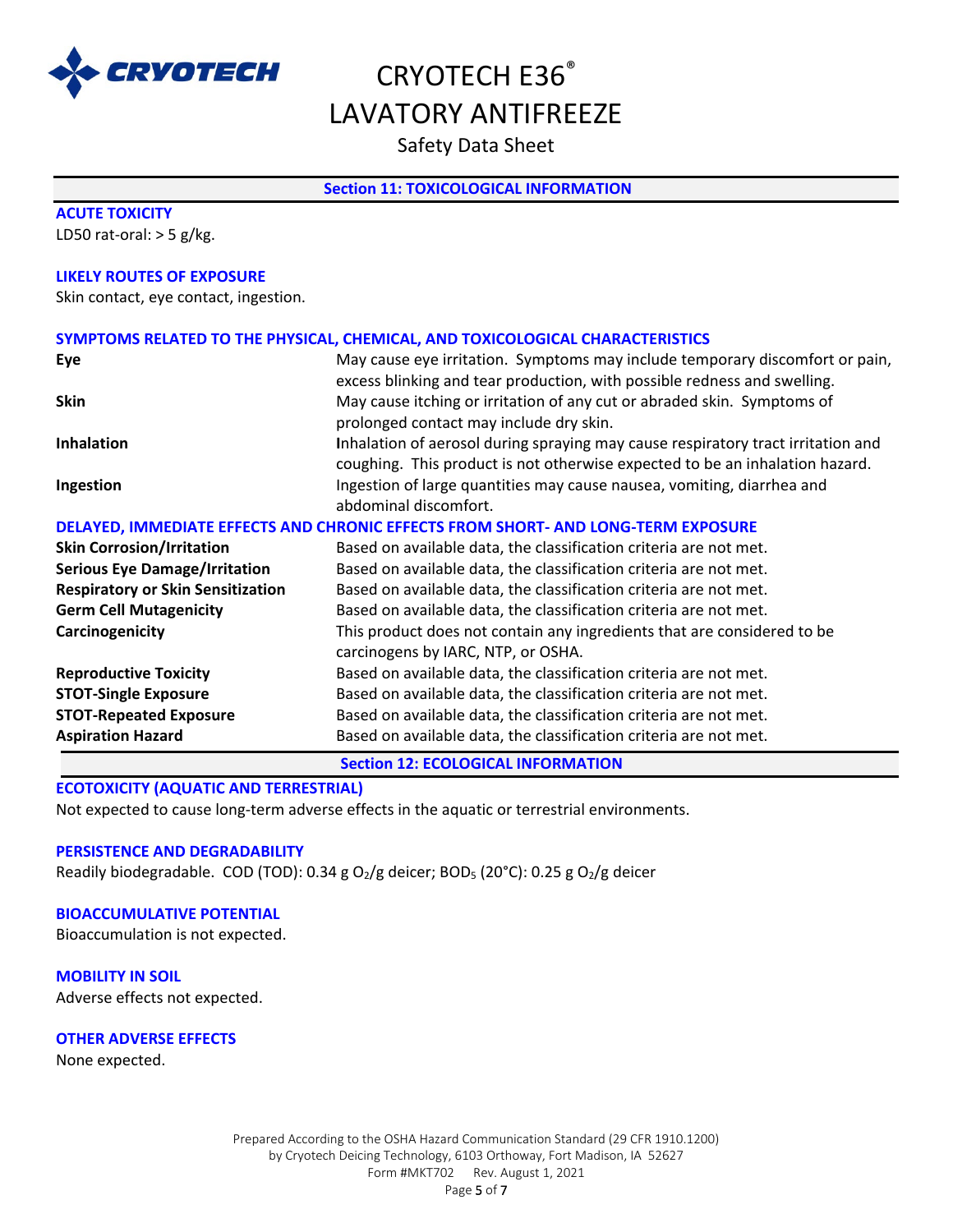

## Safety Data Sheet

## **Section 13: DISPOSAL CONSIDERATIONS**

## **WASTE TREATMENT AND METHODS OF DISPOSAL**

Based on available information, this product is neither listed as a hazardous waste nor does it exhibit any of the characteristics that would cause it to be classified as a characterized hazardous waste under RCRA. This product may be absorbed onto suitable materials and disposed of in a sanitary landfill unless local, state, or provincial regulations prohibit such disposal.

**Section 14: TRANSPORT INFORMATION**

## **TRANSPORT INFORMATION**

Not regulated as dangerous goods per US DOT or IATA.

## **Section 15: REGULATORY INFORMATION**

## **INVENTORY LISTS**

All of the components in this product are on the following inventory lists: USA (TSCA), Canada (DSL/NDSL); Europe (EINECS)

## **TSCA SECTION 12(b)**

None of the chemicals in this product are listed under TSCA Section 12(b).

## **CERCLA HAZARDOUS SUBSTANCES**

There is no CERCLA Reportable Quantity for this material.

## **SARA 311/312 CATEGORIES**

| <b>Physical hazards</b>                       |     | <b>Health hazards</b>                                           |    |
|-----------------------------------------------|-----|-----------------------------------------------------------------|----|
| Explosive                                     | No. | Acute toxicity (any route of exposure)                          | No |
| Flammable (gases, aerosols, liquids or solids | No. | Skin corrosion or irritation                                    | No |
| Oxidizer (liquid, solid or gas)               | No. | Serious eye damage or eye irritation                            | No |
| Self-reactive                                 | No. | Respiratory or skin sensitization                               | No |
| Pyrophoric (liquid or solid)                  | No. | Germ cell mutagenicity                                          | No |
| <b>Pyrophoric Gas</b>                         | No. | Carcinogenicity                                                 | No |
| Self-heating                                  | No. | Reproductive toxicity                                           | No |
| Corrosive to metal                            | No. | Specific target organ toxicity (single or<br>repeated exposure) | No |
| Gas under pressure (compressed gas)           | No. | Aspiration hazard                                               | No |
| In contact with water emits flammable gas     | No. | Simple Asphyxiant                                               | No |
| Combustible Dust                              | No. | Hazard Not Otherwise Classified (HNOC)                          | No |
| Hazard Not Otherwise Classified (HNOC)        | No  |                                                                 |    |
|                                               |     |                                                                 |    |

| <b>Health hazards</b>                     |    |
|-------------------------------------------|----|
| Acute toxicity (any route of exposure)    | No |
| Skin corrosion or irritation              | No |
| Serious eye damage or eye irritation      | No |
| Respiratory or skin sensitization         | No |
| Germ cell mutagenicity                    | No |
| Carcinogenicity                           |    |
| Reproductive toxicity                     | No |
| Specific target organ toxicity (single or |    |
| repeated exposure)                        |    |
| Aspiration hazard                         | No |
| Simple Asphyxiant                         | No |
| Hazard Not Otherwise Classified (HNOC)    | No |

### **SARA 313**

None of the components in this product are subject to reporting under SARA Section 313.

Prepared According to the OSHA Hazard Communication Standard (29 CFR 1910.1200) by Cryotech Deicing Technology, 6103 Orthoway, Fort Madison, IA 52627 Form #MKT702 Rev. August 1, 2021